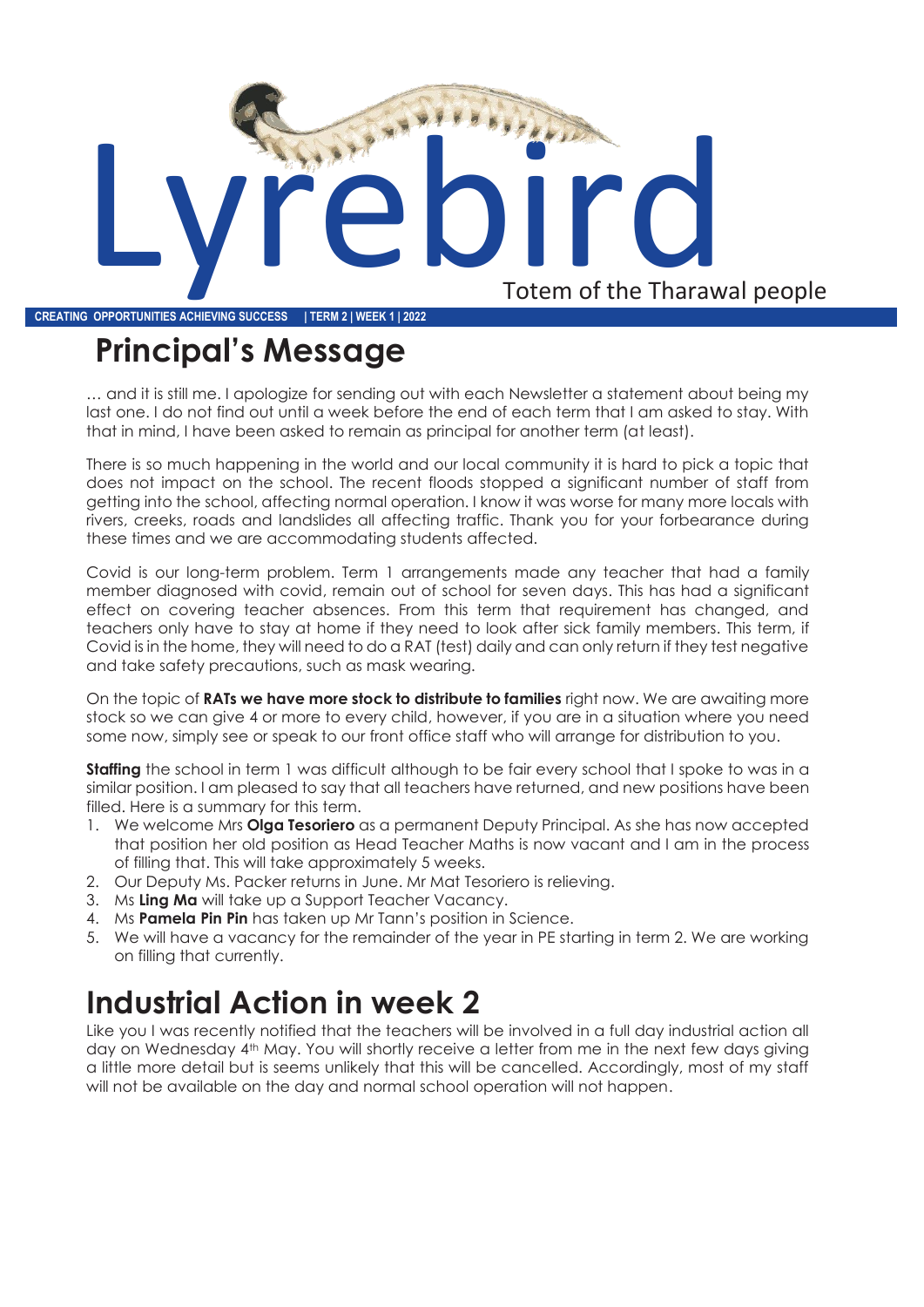## **New School Behaviour Policy**

The Department has been very keen to roll out a new Student Behaviour Policy. There has been considerable push back from principals as it significantly reduces the number and type of suspensions we can apply. It also comes with a new raft of administrative work that must be completed before suspending without being provided with any resources (staff) to do them. Here is a simple example.

"Your child is being threatened with harm. There is a weight of evidence that this is true and the aggressor refuses to accept responsibility and continues to say he will assault your child. Normally I would suspend the child from school while actions are taken to address the problem. With the new policy there are days' worth of activities that may need to be completed while the aggressor is still at school, and I may need to get permission to suspend from my Director."

I have always believed that making my students as safe as reasonably possible is a primary part of my role and this new policy acts contrary to that. Principals have been outlining our concerns for two years and we remain frustrated with the response. The intent of the new policy is admirable and there are many great goals outlined as part of the government's goals of increasing improved inclusive practices in schools, but I believe the requirements around behaviour are unrealistic. Ironically PHS is already well placed to be compliant, but many other schools are not as well off to do what we do.

For now, this new policy's implementation has again been postponed but will not go away. I will be discussing this at the next P&C event.

#### **Mobile Phone restrictions soon to be in place**

Less than two years ago I surveyed the school community on the student use of mobile phones in the school. The parental response was overwhelmingly supportive of no use at school for safety reasons and disruption to learning. Given that students were operating in an unfavorable temporary learning environment, I outlined what I needed to happen if they were to keep using their phones at school. Though there was short term improvement it could not be sustained.

We have been operating in our new school for a year now and despite ongoing reminders, warnings and punishments, phone abuse is getting worse. Students are posting defamatory and inappropriate material about peers, phones are being used in class despite being instructed to put them away and now students are using Bluetooth to turn on and off classroom services such as lights, at any time of the day to disrupt teaching. They have even projected inappropriate images and texts onto Bluetooth displays in nearby classrooms. Clearly many (not all) adolescents do not have the maturity to manage themselves and are unconcerned with the effect of their actions on others. I cannot do anything about what they do outside of school hours, but I need to at school. I support those parents who want their children to have a phone but there is no need to use them in school hours at school.

We are now investigating a system used in many secondary schools where students can keep their phones, but they will be locked away in pouches as they enter school and opened again whenever they leave. Every principal I have spoken to, who has this system, has praised the improvement in behaviour, social interaction and learning time. I will be discussing this at the next P&C meeting with the intention of starting this new process either later this term or early in term 3.

#### **New School Uniform**

It was always our intention to bring in a new student uniform in line with our new surroundings but Covid and changing uniform suppliers delayed implementation. We formed a student, staff and parent Uniform Committee and had mock uniforms made for comment. We had a range of senior and junior students give feedback to the new suppliers (Yeronga). They are producing more samples to view.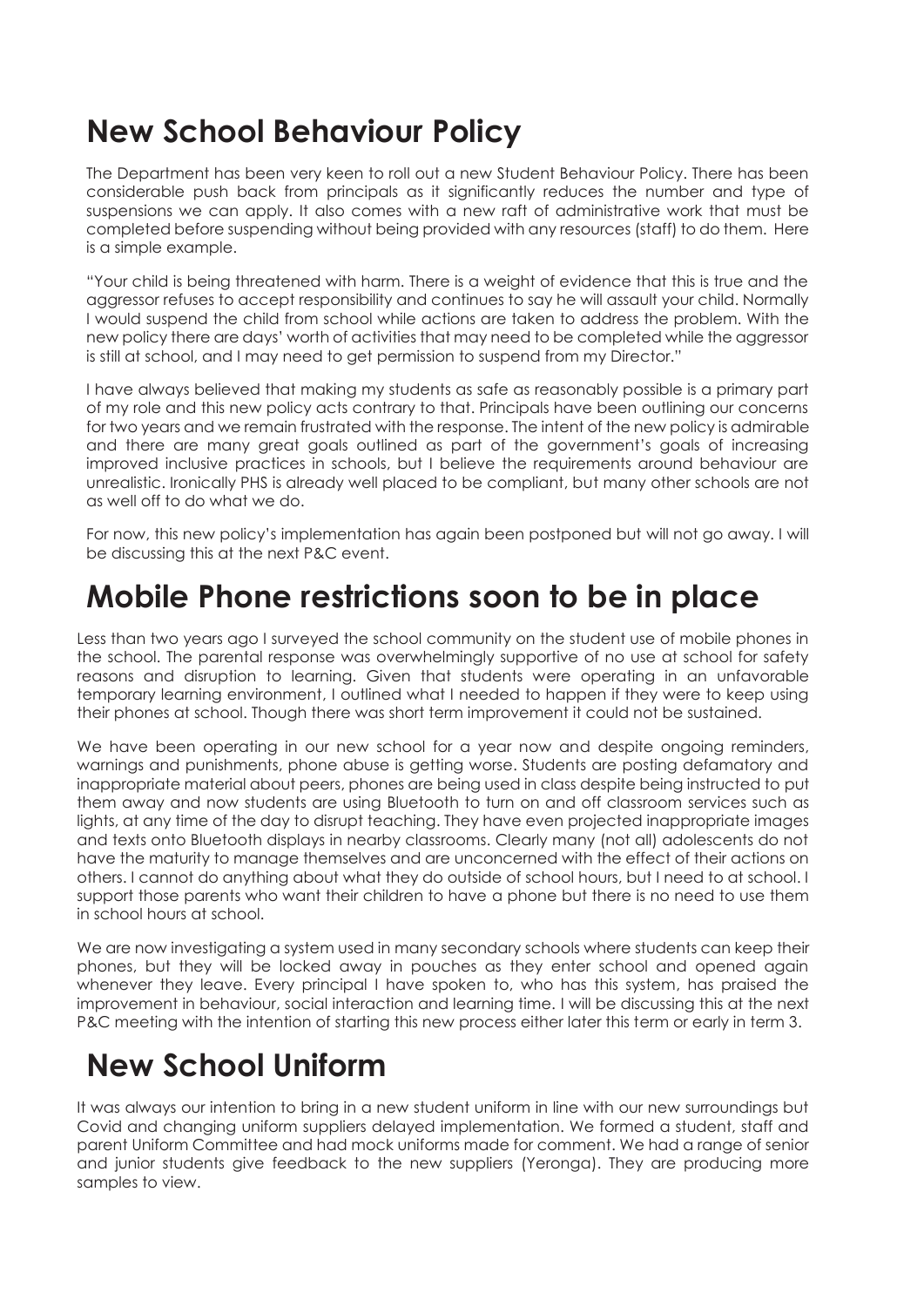Based on initial feedback from the community we are tweaking the colour, pattern, and products but are getting closer to a design. We will have this ready for later term 3 for implementation in 2023. At this stage the plan is to stop any production of the old uniform and only produce the new approved stock. Students can continue to wear the old uniforms but will be unable to purchase old designs. For a few years there will be a transition of styles until eventually only the new uniform will be seen. Students currently in year 6 will all purchase new stock for next year. I will send further images of the evolving uniform in the next Newsletter and on our website.

Finally we need to update the school logo. I hope to finalise designs by next term.



Sample of proposed new Uniform & logo mock ups





Renee, Dux and School *Captain*  Captain 2021



School ANZAC Day ceremony

Wollondilly Shire Councillor Suzy Brandstater

Captains Umu & Mammadu

Prefect Sakura

## **Year 12 assessment policy**

Like most schools our Assessment strategies are stringent to avoid preferencing one student over another and to prepare them for the HSC examination process. We have had to rethink our processes in line with current Covid restrictions. Please check our updated Assessment policy on our website.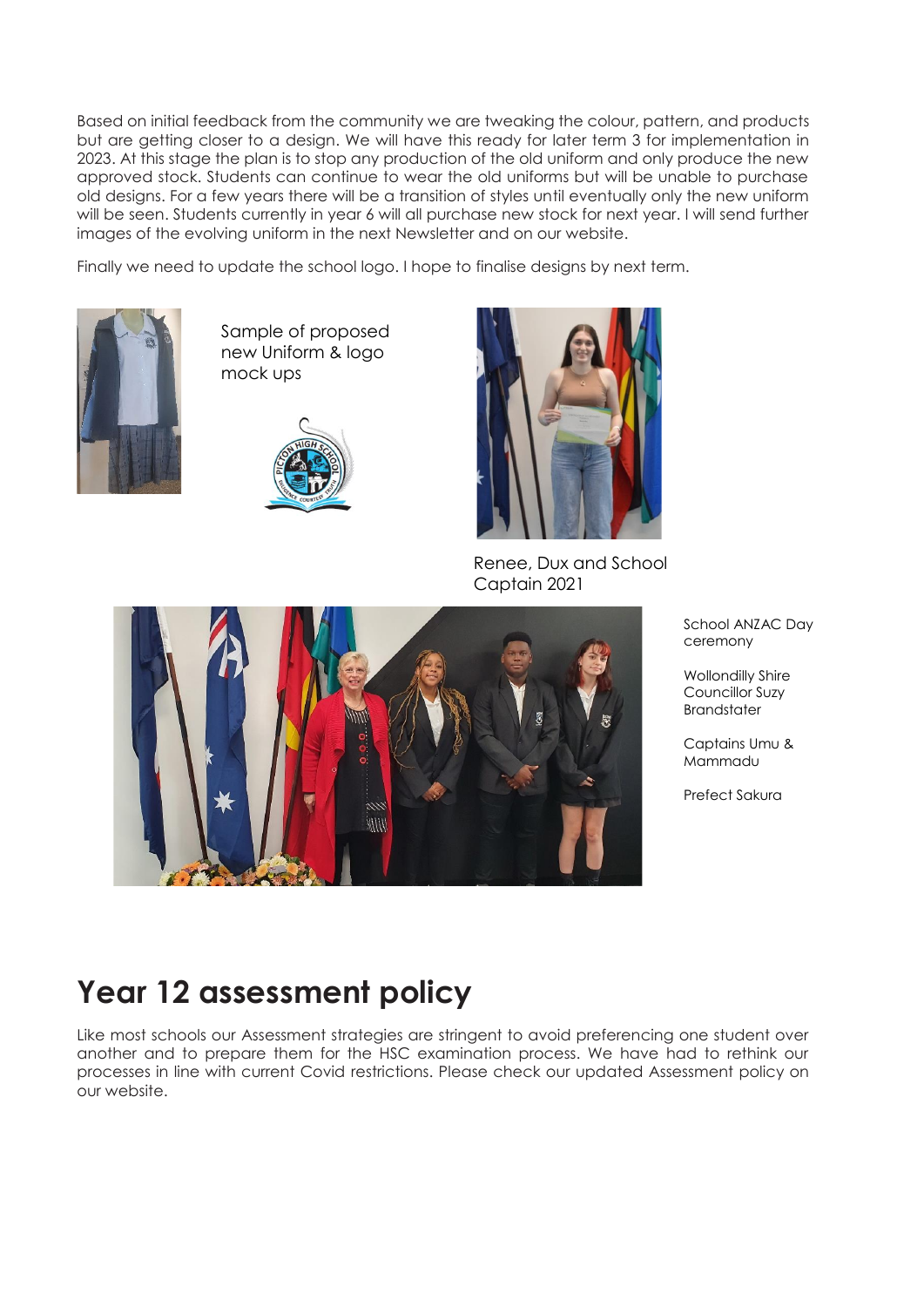# **Build Update**

This will be the last build update. Day one of this year we took possession of the whole site. Covid and rain has prevented us from effectively using the new grass play spaces, but I am happy to say that students have been able to run and play on our ovals and green spaces. There is still work to be done by the school on improving turfing, fences, and seating but we are working on that right now.

### **Congratulations**

I had the pleasure recently of congratulating our 2021 Dux - Renee Rice, at a small school event in lieu of the council's event cancelled due to Covid. We hope to see Renee again at our end of year Presentation ceremony where she will receive school recognition.

I would also like to congratulate Brodie Smith - CHS School State Swimming Championship. This was an outstanding effort and he is a fantastic ambassador for our community.

Well done to students and staff who participated in the Picton ANZAC Day remembrance ceremony. Their efforts are always appreciated.

## **School Plan Progress**

We are almost halfway through our new school priorities. Here is an update on what is happening.

- 1. Improving student Literacy and Numeracy performance.
	- a. We recognise we have some good student performance in both areas however many students have reading, writing and mathematical skills still in the upper primary school level. For two years we have been delivering specific Literacy and Numeracy lessons for year 7 and 8 and measuring performances every term. All students are growing, and some are demonstrating more than a year's growth in just a few months. We are working on an individual Literacy and Numeracy report for parents of years 7 and 8 so you can see how they are progressing. I hope to have the first reports out to you mid this year. Students will continue to participate in the Lit/Num lessons, and we continue to measure their levels and inform teachers so that they can challenge students without going outside their level of understanding.
	- b. We have this term asked staff to assist students with Literacy understating by going back to Vocab(ulary) list and explaining word construction, especially subject specific words.
- 2. Improving HSC performance.
	- a. Staff are continuing to be trained in several methods of "raising expectations" and developing students deep understanding of material, so that students can be best prepared for the state-wide assessments in year 12.
	- b. We are operating a weekly study program for all students. We are hoping shortly to move to a one-on-one mentoring program so we can monitor whether students are meeting their goals (especially ATAR related goals). Further we have outlined to students what personal school achievement means compared to the state so that they understand how much they need to work to achieve their academic goals.
	- c. Students that are underperforming are being assisted with targeted resources where appropriate and plans of action. Students that are not meeting minimum